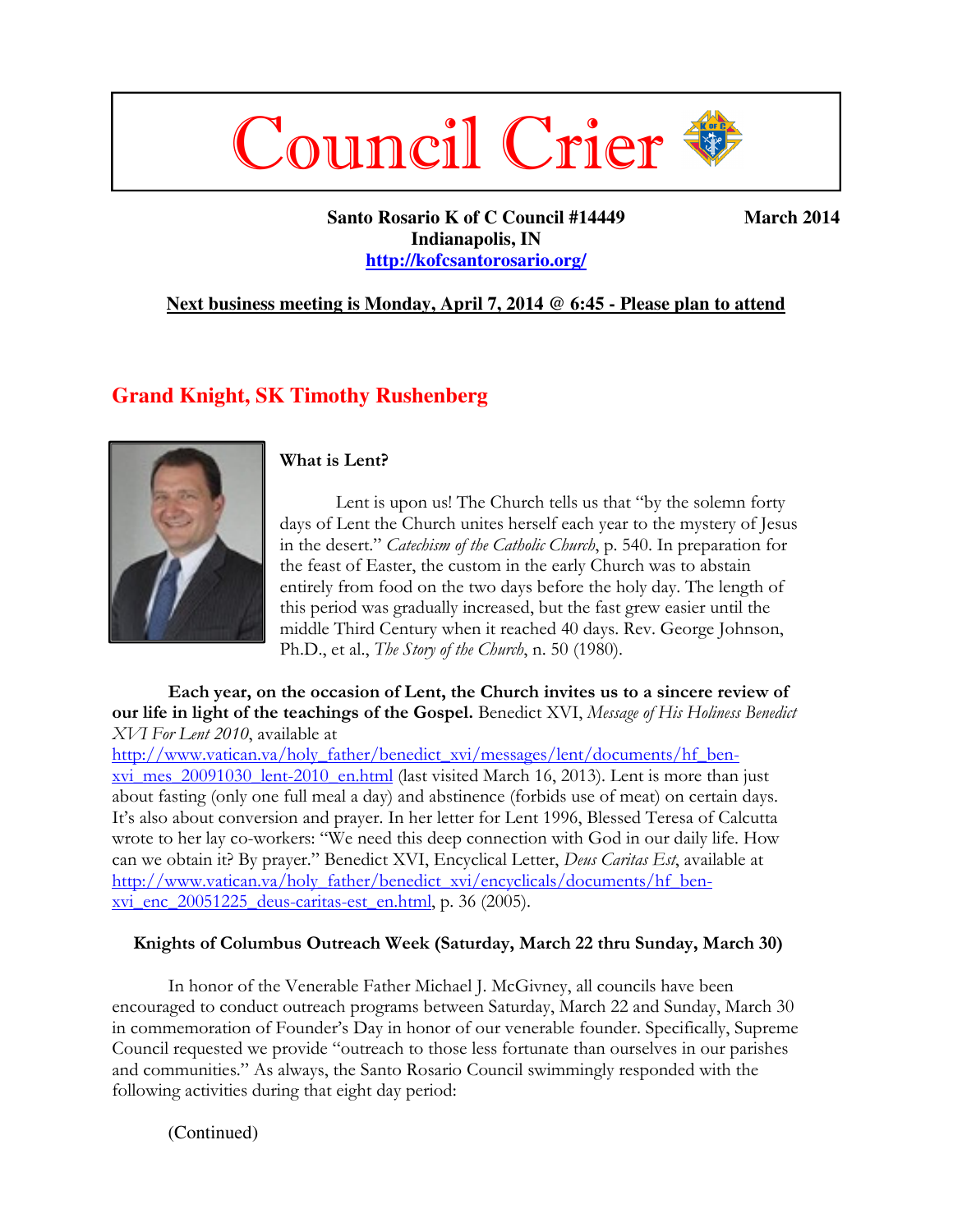# **Grand Knight, SK Timothy Rushenberg (Continued)**

1. **Knights Volunteering at Holy Family Shelter** (Saturday, March 22 and Sunday, March 29: 3:30 p.m.to 6:00 p.m.) www.holyfamilyshelter.net. Brother Frank Oliver and his son are serving dinner to homeless families at an emergency shelter on Saturday evening, March 22, and Brother Jerry Friederick and his family are serving dinner at the shelter on Saturday evening, March 29.

2. **Council Prayer at Planned Parenthood for 40 Days for Life** (Saturday, March 29: 4:00 p.m. to 5:00 p.m.). As many Council members as we can gather will be joining our associate pastor, Fr Christiaan Kappes, at the Planned Parenthood facility on the northeast side of Indianapolis to pray for an end to abortion.

3. **Lenten Men's Knight of Reflection** (Saturday, March 29: 6:00 p.m. to 9:00 p.m.). Our Council is hosting a "Knight" of Reflection for all men (Knights and non-Knights) over 14 years of age for an evening of Eucharistic Adoration, prayer, a brief spiritual talk by Fr William Williams, pastor of Holy Name in Beech Grove, confession and Benediction. The evening will begin with a light meal and socializing in Priori Hall. http://www.kofcsantorosario.org/lentknightofref.php.

## **Program Director, Brian Murrey**



The Program Director's Report – 3<sup>rd</sup> Quarter of the Fraternal Year

At this point in the fraternal year the Council is once again demonstrating our commitment to serving our parish, our priest, and our community. Since the last report the Council has participated in the "Sanctity for Life" dinner, and another Parish Breakfast event. This fraternal year began on July  $1<sup>st</sup>$ , 2013 and so far this fraternal year we have participated in 24 different events serving the parish and surrounding community. This includes the involvement of many of

our members, and over 1000 man hours of service. In the next quarter we will be busy with the parish Blood Drive, Special Olympics Dinner, helping with the Street Festival, Men's Knight of Reflection, and much more. If you would like to participate in any of our events, please contact me via email or phone and I will get you in touch with the proper committee chairperson. I hope you are having a meaningful and rewarding Lent. God Bless Brian Murrey (brian.murrey@gmail.com) 317-985-1899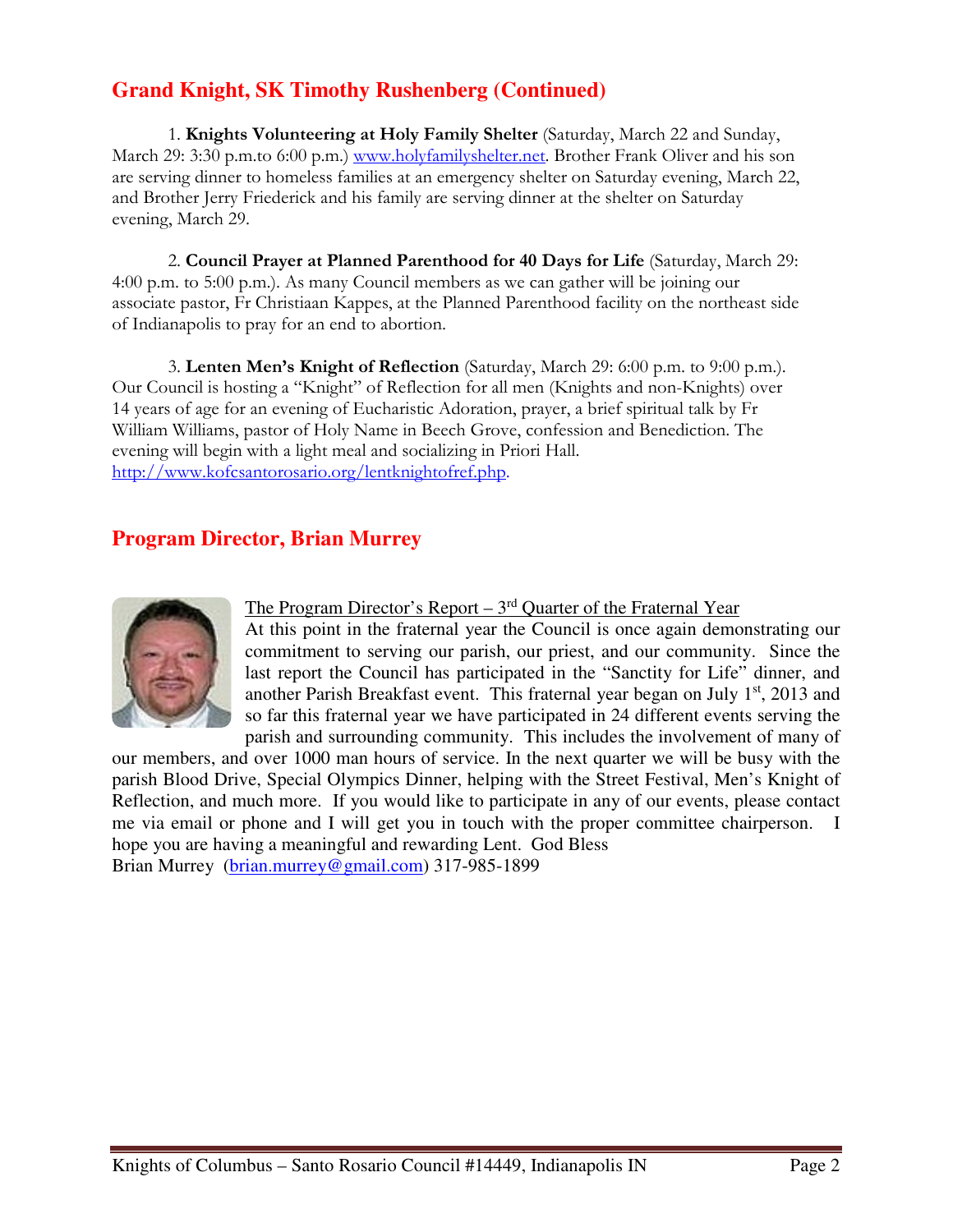# **Membership Director, SK Don L. Murphy**



Brother Knights,

It is with great pleasure that I announce that we have 100 members!! Outstanding work and a job well done to all of you. It is important that we continue to grow as a council and that we continue to look for new ways to engage our current members. Please redouble your efforts to reach out to any brother knight who has not been active and invite them to participate. As a

council and Catholic Gentlemen we need to strive be a source of help to our Pastor and Parish. We are always looking for and desperately need new ideas and programs to advance our Mission and that of our local Church.

 I think it is important to remember some of the benefits we have as Knights for our own information and for others who we feel may be worthy of membership in our order.

Please feel free to use this list to describe the many benefits and opportunities that Knights of Columbus members and their families enjoy.

- *COLUMBIA* MAGAZINE Free subscription to the Order's monthly magazine examining issues of concern to Knights, Catholics and families.
- KNIGHTS of COLUMBUS ROSARY Blessed by the supreme chaplain, presented during the First Degree exemplification to each new member.
- DAILY MASS OF REMEMBRANCE AT ST. MARY'S CHURCH Mass for deceased members and their wives, and deceased members of the Squires program, at birthplace of the Order.
- INSURANCE Portfolio of top-quality life insurance, long-term care, and annuity products exclusively for members and their families.
- FAMILY FRATERNAL BENEFIT For eligible families: a) Pays \$1,500 for the child who dies before the age of 61 days; b) Pays \$750 for the child who is stillborn at least 20 weeks after conception; c) Offers guaranteed-issue insurance up to \$5,000 to any child under age 18.
- ORPHAN BENEFIT \$80 monthly allotment for orphans of eligible families; up to \$7,000 in college scholarships available.
- MEMBER/SPOUSE FRATERNAL BENEFIT Accidental death coverage for member and spouse at no cost.
- WIDOW BENEFITS a) Continues to be covered under the Member/Spouse Fraternal Benefit; b) May purchase life insurance, long-term care insurance, or annuities up to one year after insured member's death; c) Receives a free lifetime subscription to *Columbia*; d) Eligible with her children for scholarships, student loans, etc.
- SCHOLARSHIPS Scholarship programs for higher education available to members, their spouses and children.

(Continued)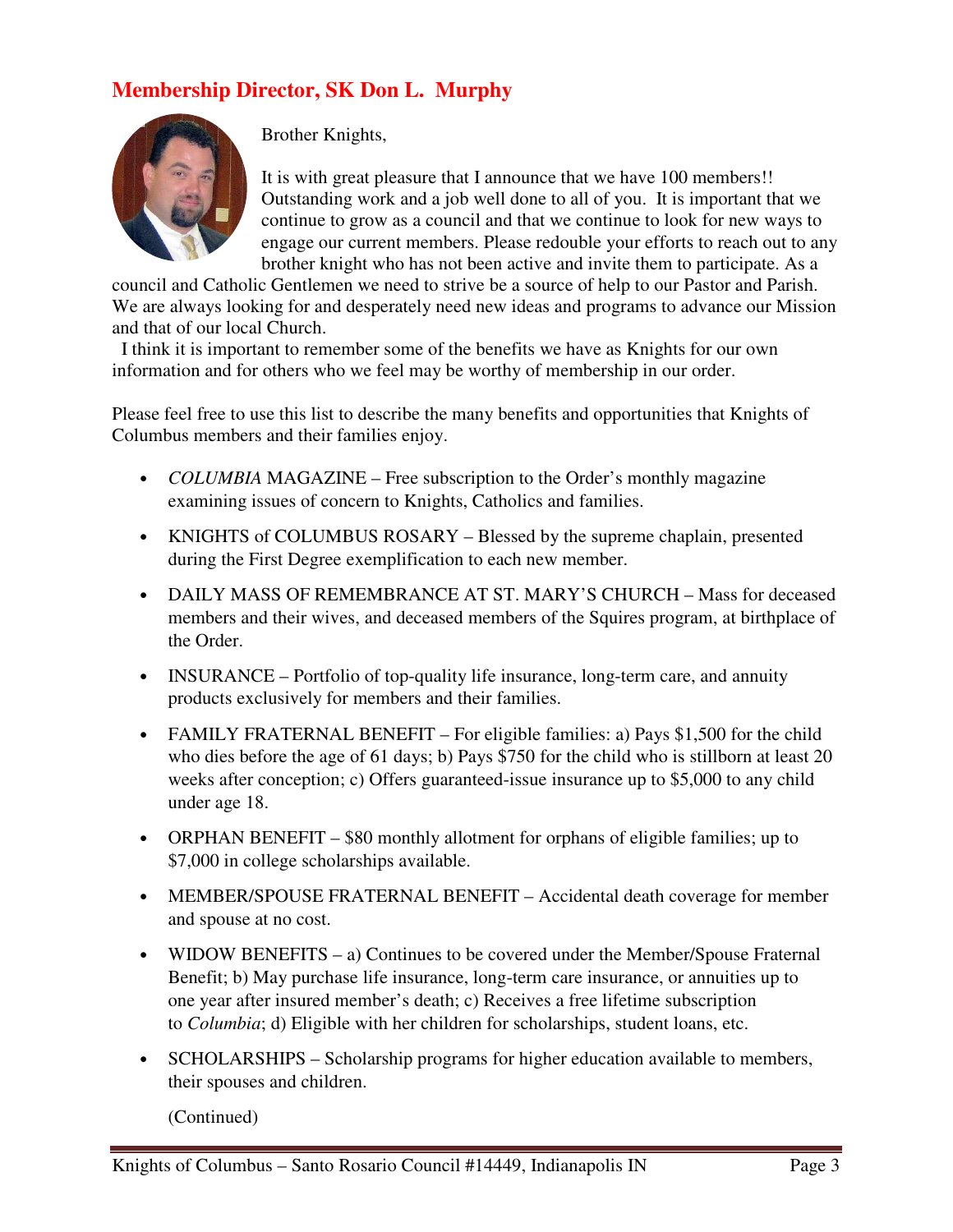# **Membership Director, SK Don L. Murphy (Continued)**

- LEADERSHIP DEVELOPMENT Opportunity to build personal leadership skills, public speaking ability, organization skills, etc.
- FOURTH DEGREE Eligibility to join the "Patriotic Degree."
- HONORARY LIFE MEMBERSHIP at Age 70 with 25 years of membership.
- MEMBERSHIP CARD Entitles participation in all Catholic, fraternal and social activities in nearly 13,000 councils throughout the world.
- ACTIVITIES FAMILY/YOUTH/RELIGIOUS/SOCIAL/ATHLETIC Participation in a variety of programs and activities conducted by local councils.

Please feel free to contact me directly if you have any membership questions.

Don L Murphy PGK Membership Director

## **SK Don R. Murphy, FICF Field Agent**



Insurance Check-Up for 2014

Where did 2013 go? It seems like time just flies by! I hope you and your family had a great finish to 2013. Now, the first quarter of 2014 is flying by.

Hopefully, you've established a few goals for this year. I've learned a great tip regarding resolutions. First, write them down. It's not too late if you haven't already done this. Commit your goals to paper and post it someplace you will see it often. Writing down a goal is the first step towards achieving it. It may not make sense at first, but I'm sure you have heard stories of the success this simple task can bring. Whether your goal is to exercise more, give more to charity, read more or watch less television, you're more likely to accomplish it if you write it down.

Second, resolve to have an expert look at your finances. I recommend that you have a team of experts help you, and I would love to be the first you sit with. Let's schedule some time to meet together, and I, your professional Knights of Columbus insurance agent, will provide an "insurance check-up" (at no cost!) that will evaluate any gaps in your family's life insurance protection. Now might be the perfect time to fill those gaps, not later. Keep in mind that unlike many other products, you don't just need money to obtain life insurance; you also need good health, and no one knows when your health could change.

Did I mention my check-up is free of charge? When was the last time you received something for free that could provide value to you and your family? Contact me at;

don.murphy@kofc.org

Ph-(317) 532-7330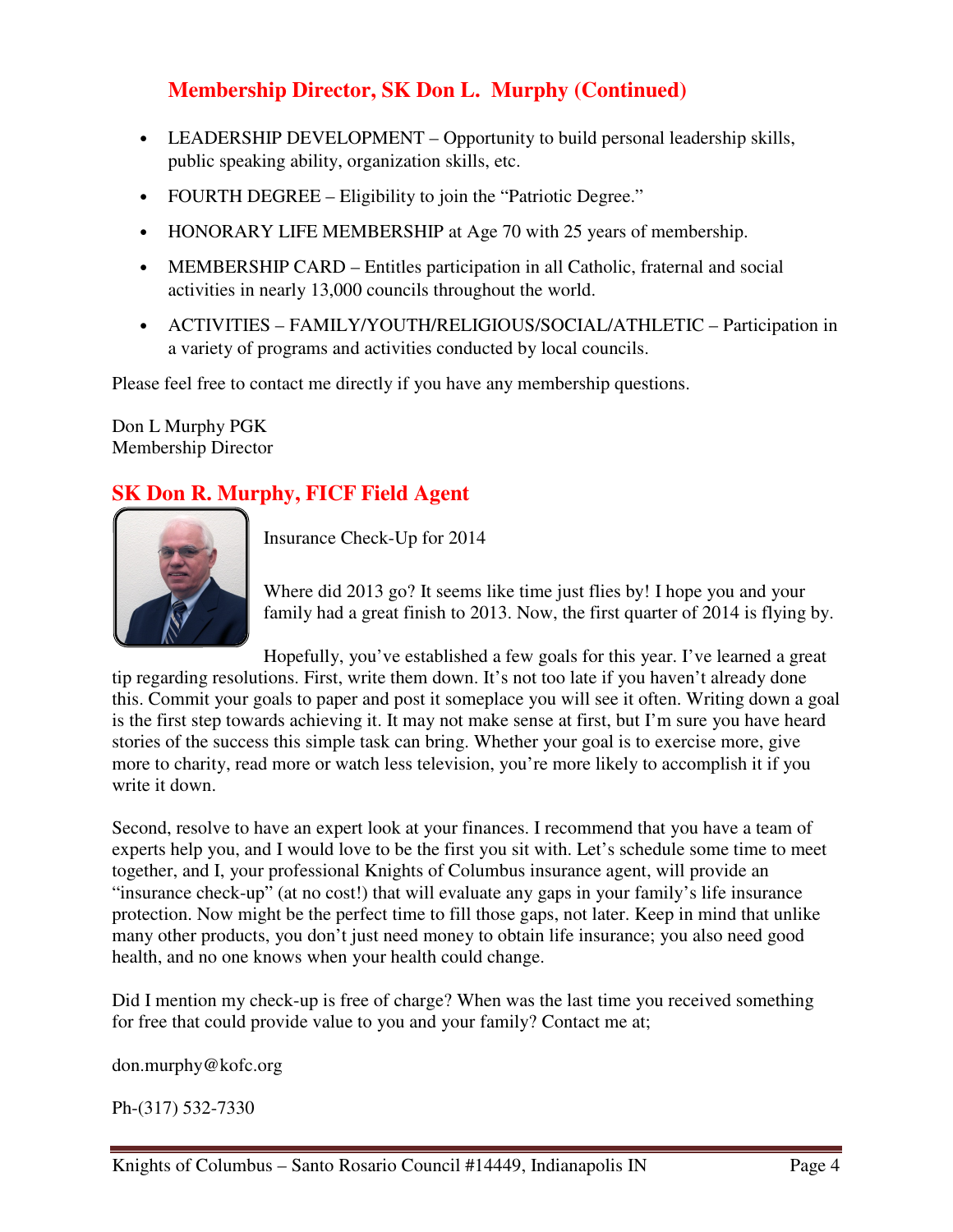#### **Church Director, Brad Williams**



 Santo Rosario Council's annual men's Lenten Knight of Reflection will be held on Saturday, March 29. The evening, open to all men high-school age and above, begins with a meal and social hour in Priori Hall at 6 p.m. At 7, we move upstairs to the sanctuary for Exposition of the Blessed Sacrament, sermon, recitation of the Holy Rosary, singing of the Chaplet of Divine Mercy and the Litany of the Saints, and the opportunity for individual confession. Proceeds from the event will be donated to The Bishop Bruté College Seminary. As always, members of other parishes and guests are welcome.

 Special thanks go in advance to Angel Lorenz who again shouldered the duties of preparing her usual wonderful meal, to Father McCarthy and the other priests in attendance, to David Walden for composing a poster announcing the event which is itself suitable for framing, and to all those assisting in setup and cleanup.

#### **Chancellor, Council Director and Newsletter Editor SK Don Benson**



**Parish Breakfast.** March 2 our committee produced another parish breakfast with the help of 11 volunteers from our council and I wound to thank all of those members who supported the breakfast with a special thanks to council committee members Don L Murphy and Charlie Stevens who without them would not of taken place. The breakfast was shortened with the snow storm that pounded our area that day, but all in all the breakfast was a success as we served roughly 150 parishioners a hot meal on otherwise a very cold day.

**As a reminder Council Shirts - can be purchased by logging in at http://www.kofcsantorosario.org and the selecting the link shown below.**

# **K** of C Santo Rosario Shirts Click here to find out how to get a council shirt.

Council shirts are a great way to project a sense of unity and let our own parish community know the good works our council does.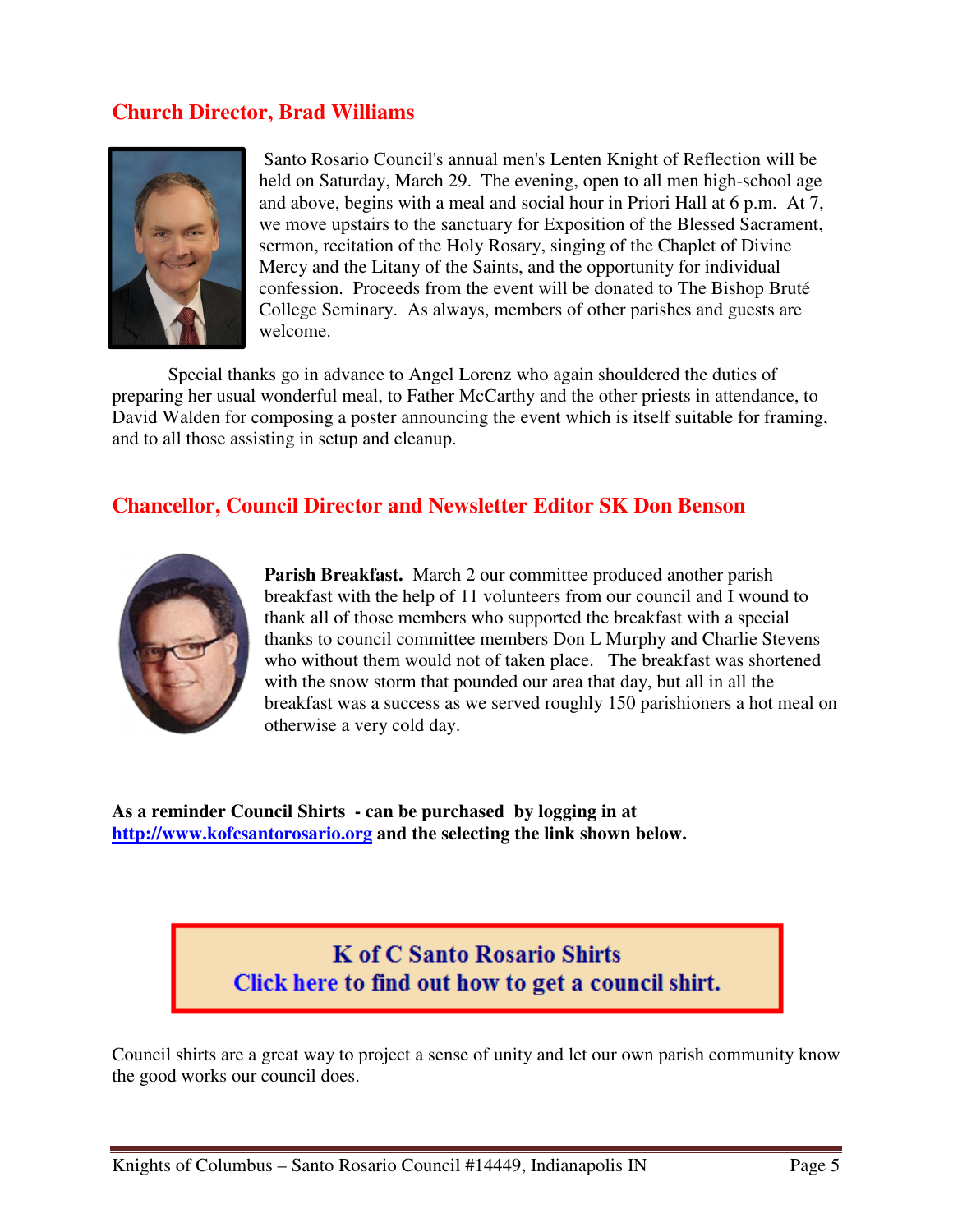### **Supreme Knight, Carl A. Anderson**



Becoming the thirteenth supreme knight of the Knights of Columbus in 2000, Carl Anderson has led the Knights and their families to unprecedented levels of charitable giving and support for their communities and Church. Most recently, under Mr. Anderson's leadership the Knights have donated more than \$158 million to charity and provided more than 70 million volunteer hours of charitable service. Over the past decade, under his guidance, the Knights of Columbus has donated more than 664 million hours of service to charity and \$1.4 billion to charity.

Supreme Knight Anderson has also led the Knights in a variety of charitable endeavors, including:

• Establishing the Heroes Fund to provide immediate assistance to the families of first responders who lost their lives on  $9/11$ :

• Raising and donating close to \$10 million to help rebuild Catholic churches and schools in the aftermath of Hurricane Katrina in the U.S. Gulf Coast;

• Distributing more than 30,000 wheelchairs to those in need in Afghanistan, Vietnam and numerous other Third World countries;

• Establishing the Pacem in Terris Fund to assist Catholic schools in the Holy Land;

• Giving more than 70,000 winter coats to children throughout the United States and Canada since 2009;

• Financing the construction of the new national Catholic seminary in Cuba;

• Providing, along with Project Medishare, artificial limbs to the nearly 1,000 children in Haiti who lost legs in the 2010 earthquake that devastated that country;

• Printing and donating more than half a million Catholic prayer books to U.S. military personnel deployed overseas;

• Building schools and food distribution centers for AIDS orphans in Kenya and Uganda;

• Donating over 268 ultrasound machines valued at more than \$14 million to crisis pregnancy resource centers in 44 states and Canada;

• Establishing, at the Catholic University of America, Father Michael J. McGivney Hall, as the new home of the Pontifical John Paul II Institute for Studies on Marriage and Family;

(Continued)